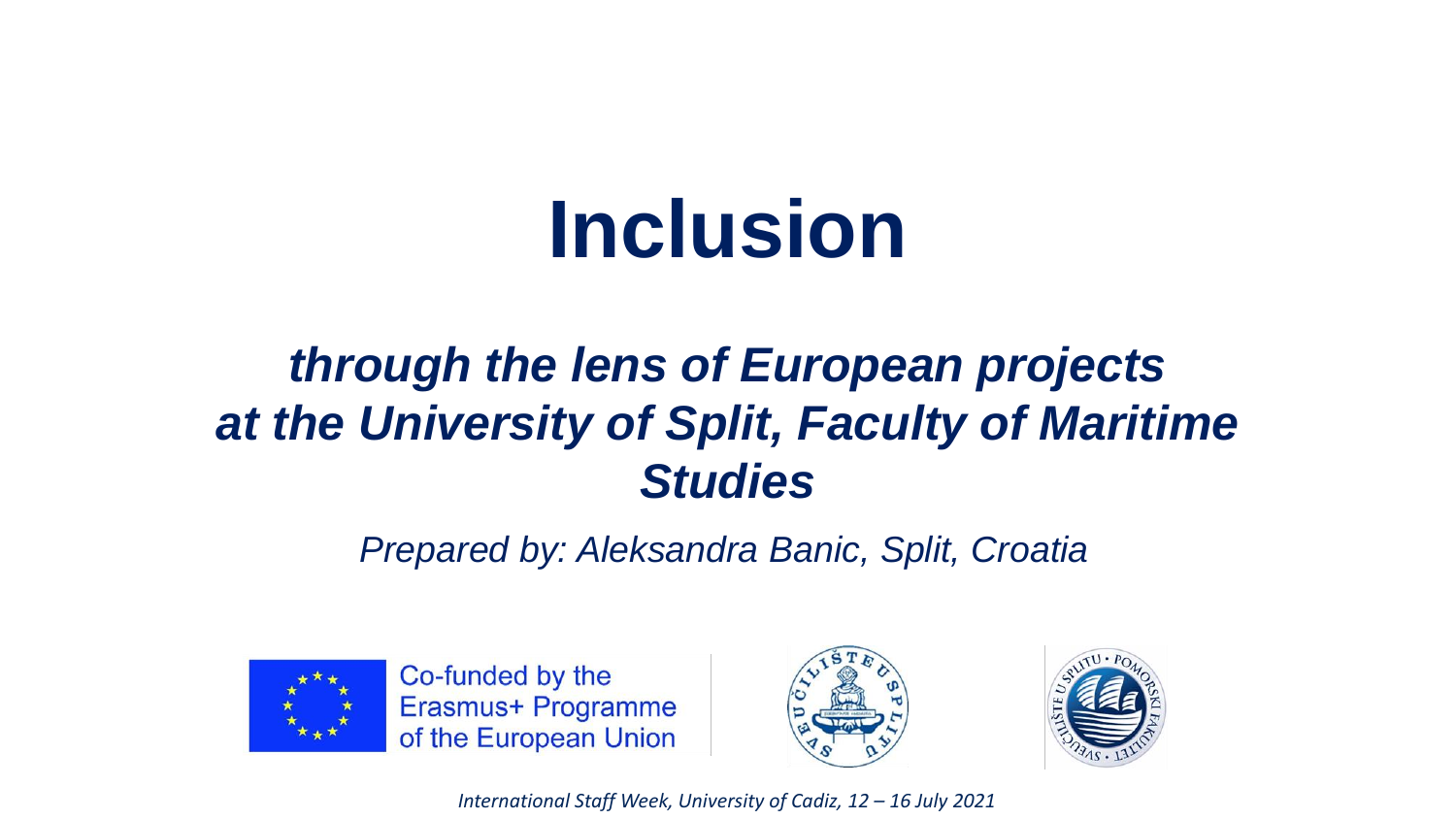

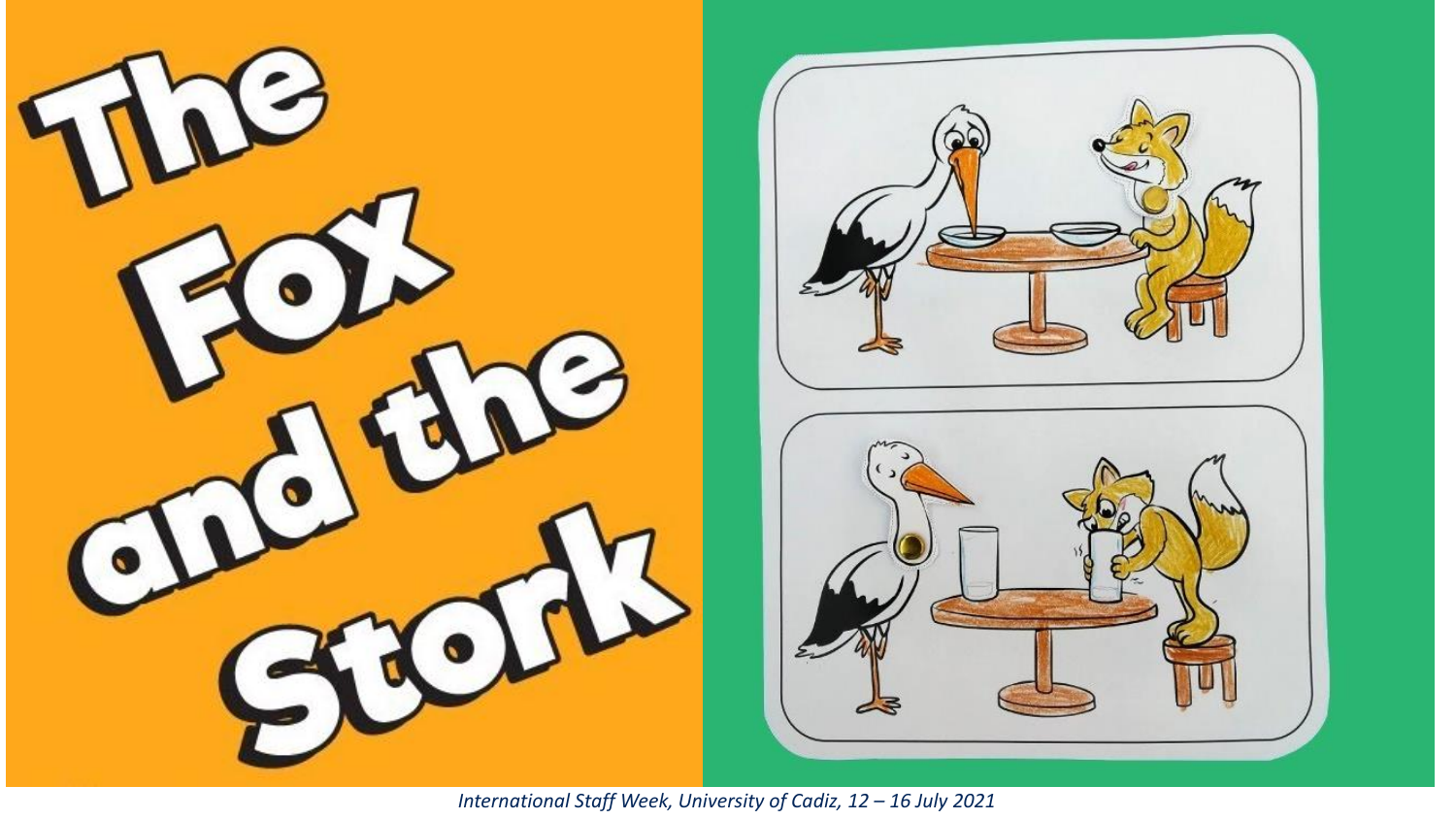# **Inclusion – horizontal priorities in ESI funds**

- promotion of equality of men and women and prevention of discrimination
- accessability for disabled persons





Europska unija Zajedno do fondova EU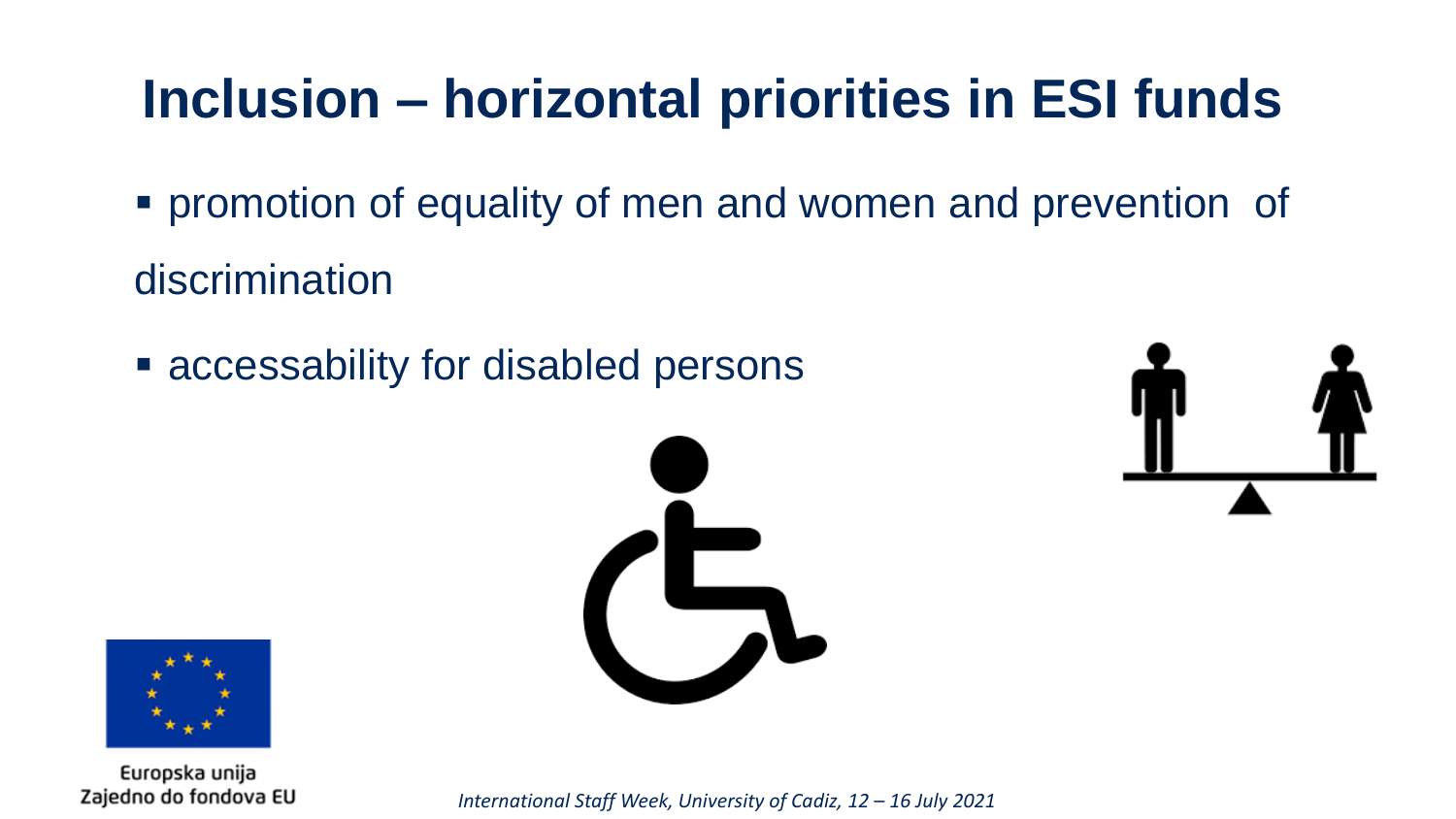## **Incluson – in Marie Sklodowska Curie Actions**

… general objectives of the MSCA, in particular …equal opportunities and inclusiveness, …

The MSCA pay particular attention to accessibility and inclusiveness and foresee financial support for the additional costs entailed by recruited or seconded researchers/staff members with disabilities or long-term physical, mental, intellectual or sensory impairments. Financial support covers the additional costs due to the increased costs of their mobility, or ensure necessary assistance by third persons or for adapting their work environment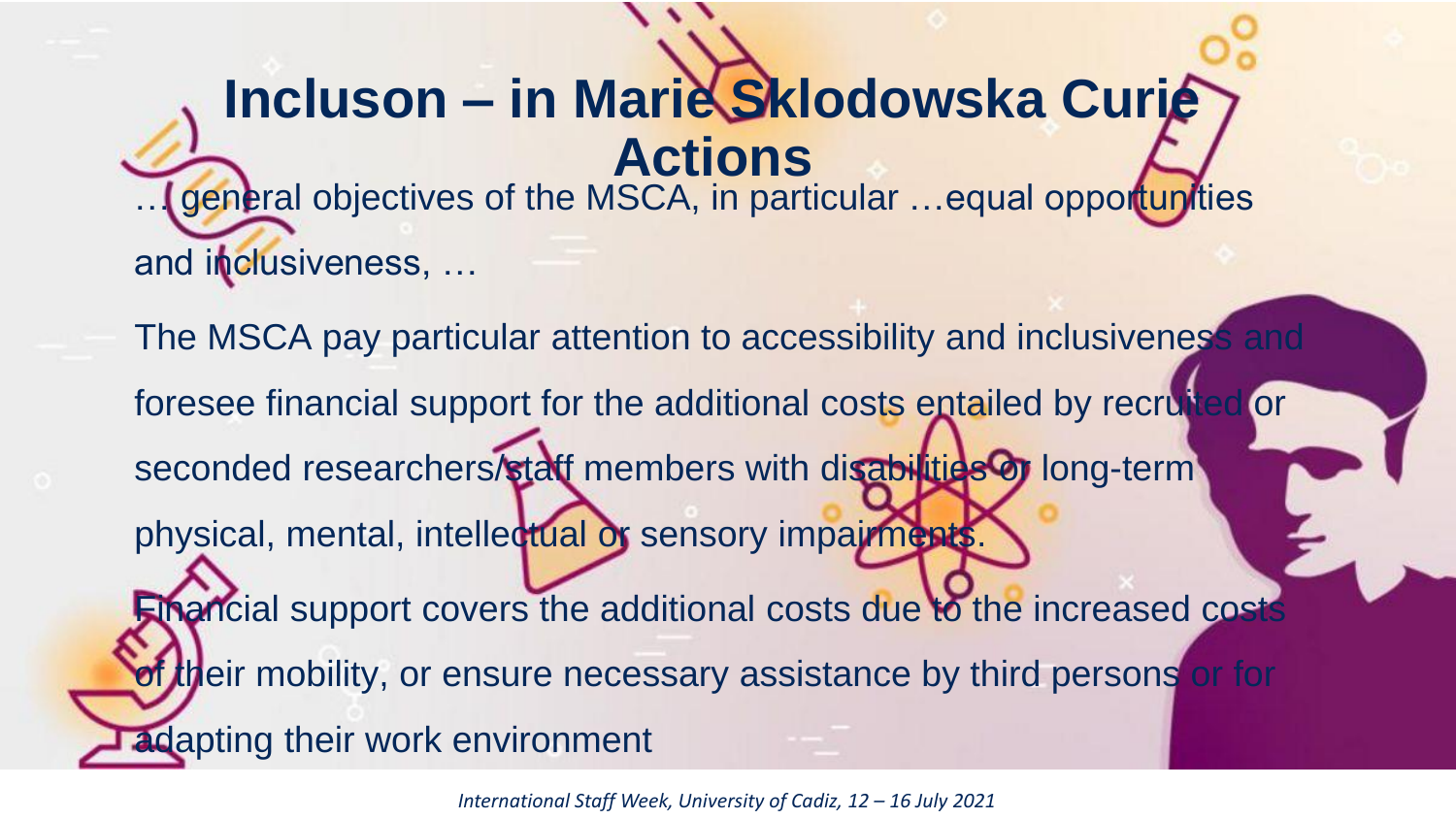# **Incluson – in Marie Sklodowska Curie Actions**

#### **MSCA Special Needs Allowance**

| <b>Excellence</b>                                                                                                                                                                                                                                                                                                             | Impact                          | Quality<br>and<br>efficiency of the<br>implementation |
|-------------------------------------------------------------------------------------------------------------------------------------------------------------------------------------------------------------------------------------------------------------------------------------------------------------------------------|---------------------------------|-------------------------------------------------------|
| Appropriateness and relevance of the Effectiveness of the Appropriateness of<br>proposed measures <i>for special needs items</i>   proposed measures with $\vert$ the<br><i>or services</i> that are necessary for the<br>researcher/staff member to carry out the   the linked MSCA action<br>work in the linked MSCA action | respect to the work in deployed | resources                                             |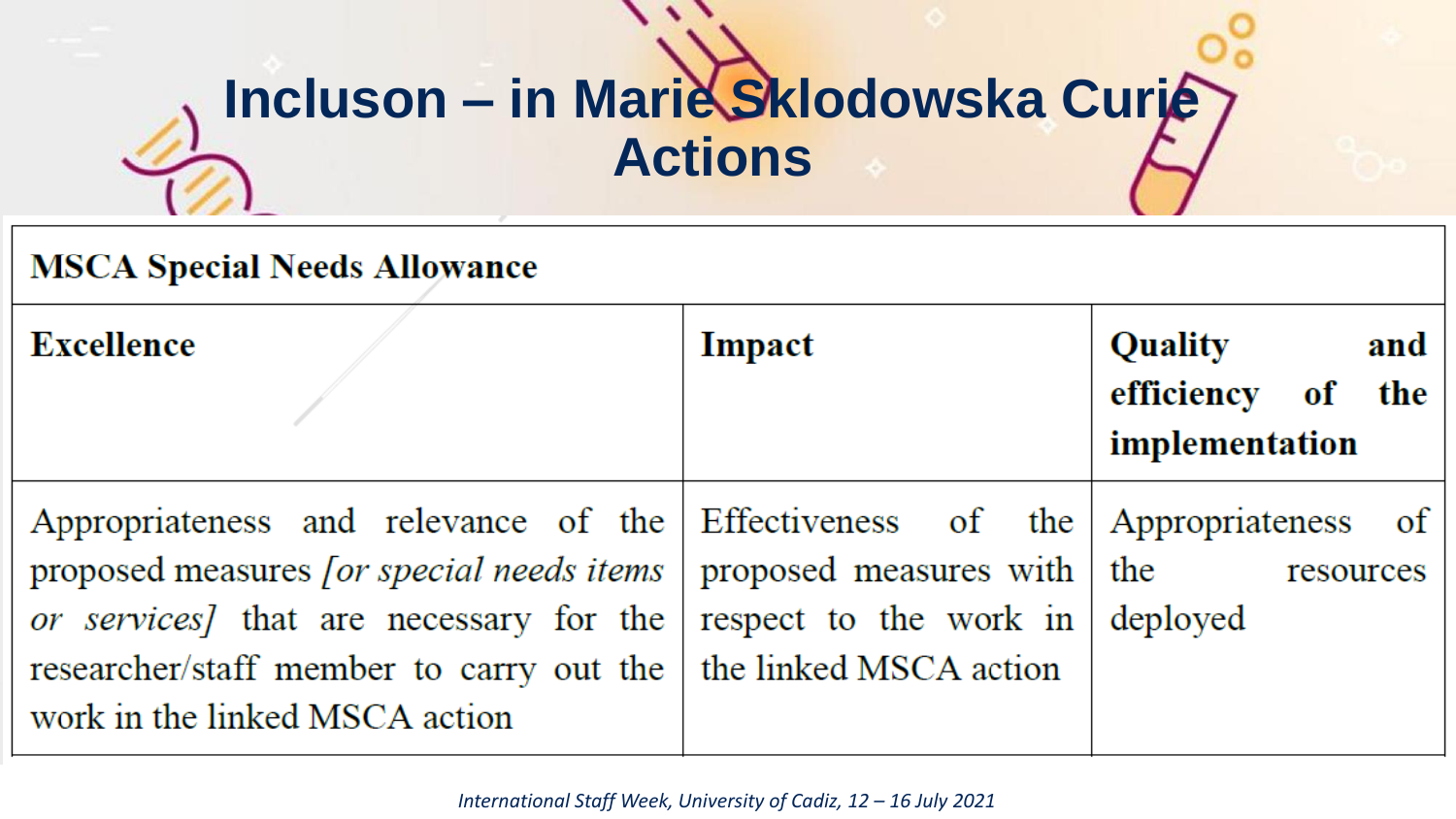## **Incluson – in Erasmus+**

New Erasmus programme 2021-2027 brings higher grants and new topups for student mobilities :

 fewer opportunities (physical, mental or health related conditions, students with children, students who work, professional athletes, students from disadvantaged backgrounds..) - 250 EUR / month

- inclusion support (former special needs support specific physical, mental or health circumstances) - 100% of real costs
- top-ups can now be combined (e.g. fewer opportunities and student

traineeship) and inclusion support

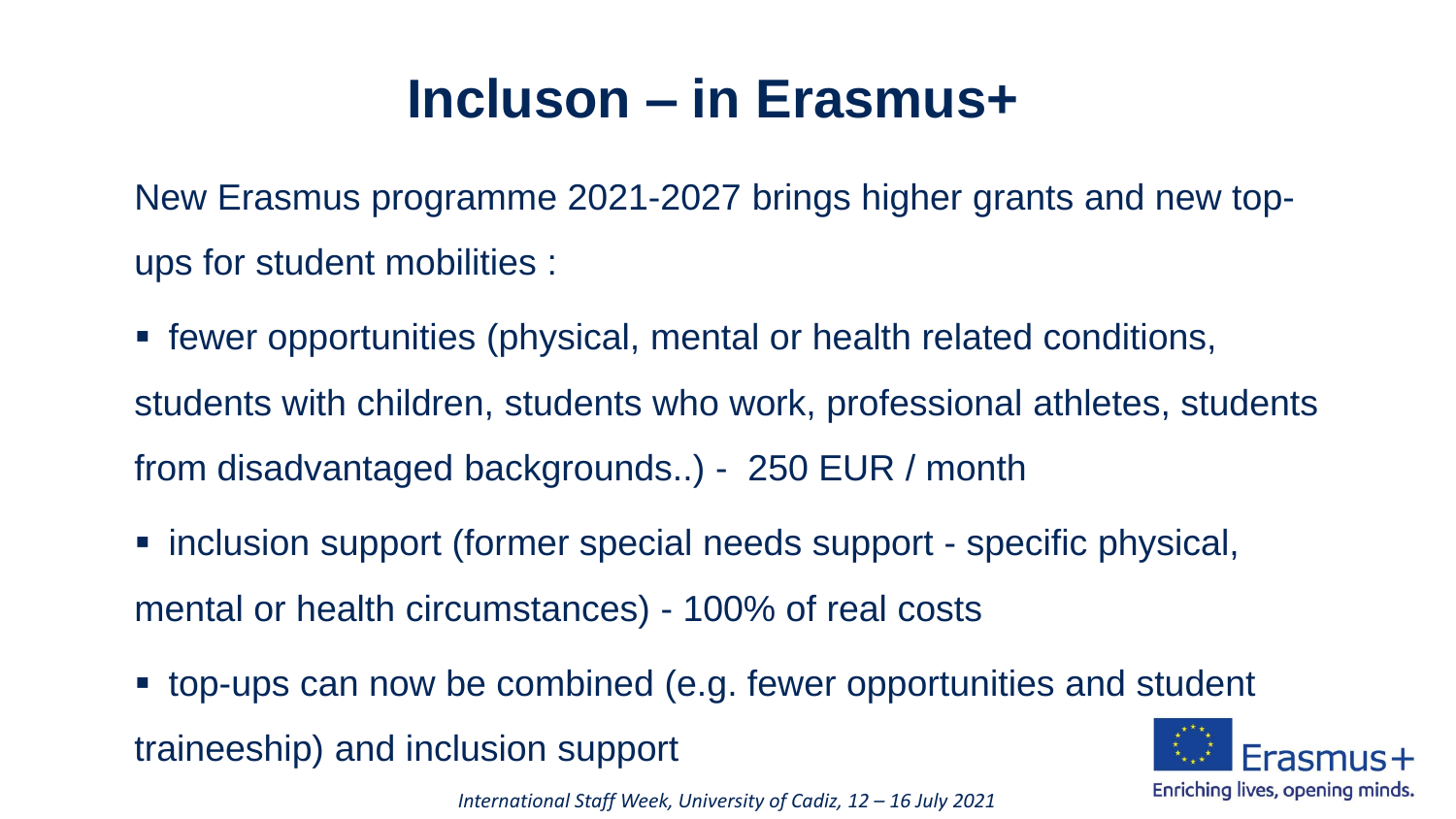### **Incluson – in Erasmus+**

Question: do you have inclusion officer at your institutions?

As suggested in the PG 2021: "In this context, having in place inclusion officers within the higher education institutions helps address inclusion and diversity.

Inclusion officers can for example help raise awareness, define strategies for communication and outreach, ensure adequate support throughout mobility in cooperation with relevant colleagues and help facilitate cooperation between relevant staff within the institution with expertise in the field of inclusion and diversity."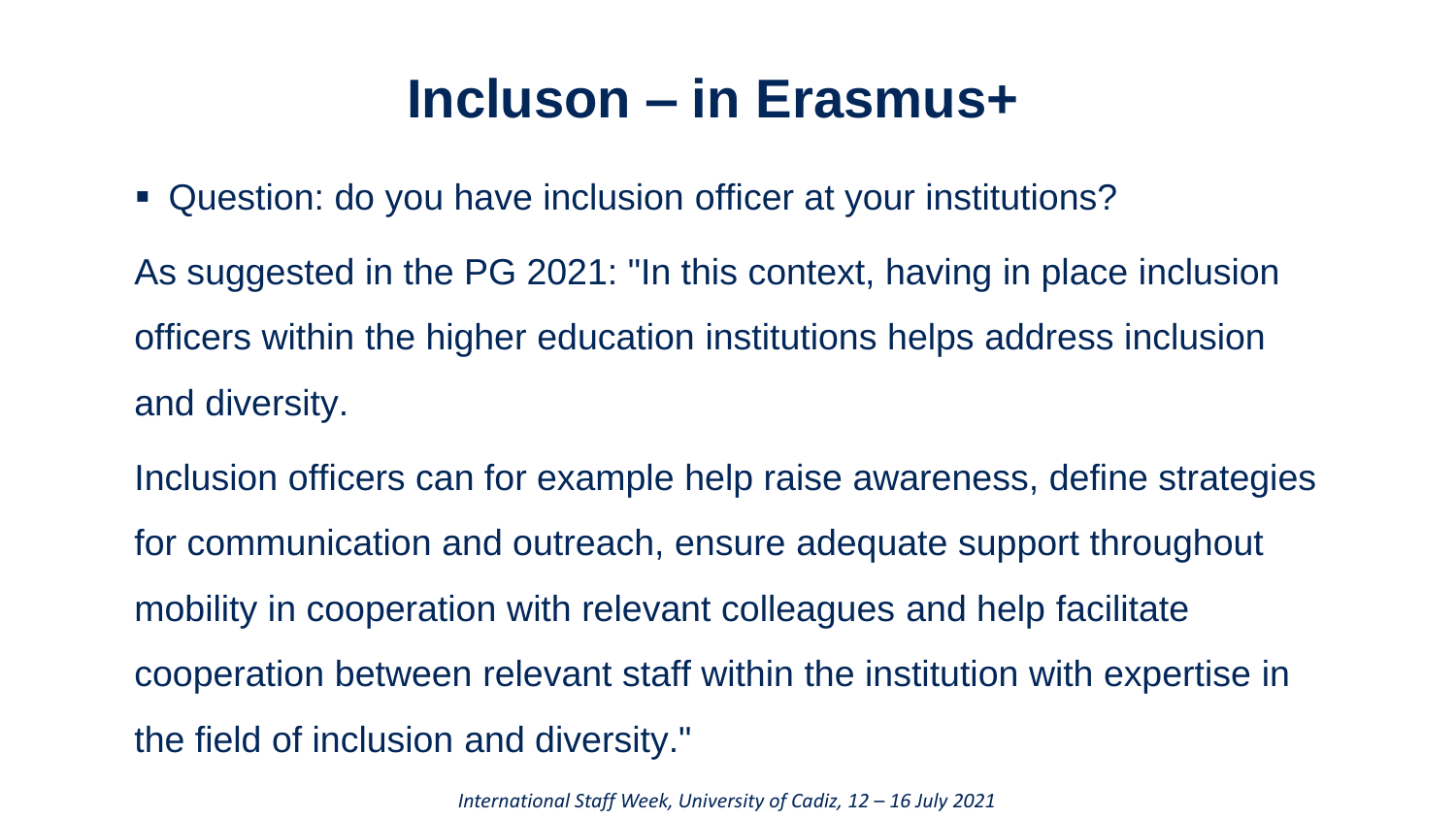# *How a society treats its most vulnerable is always the measure of its humanity*